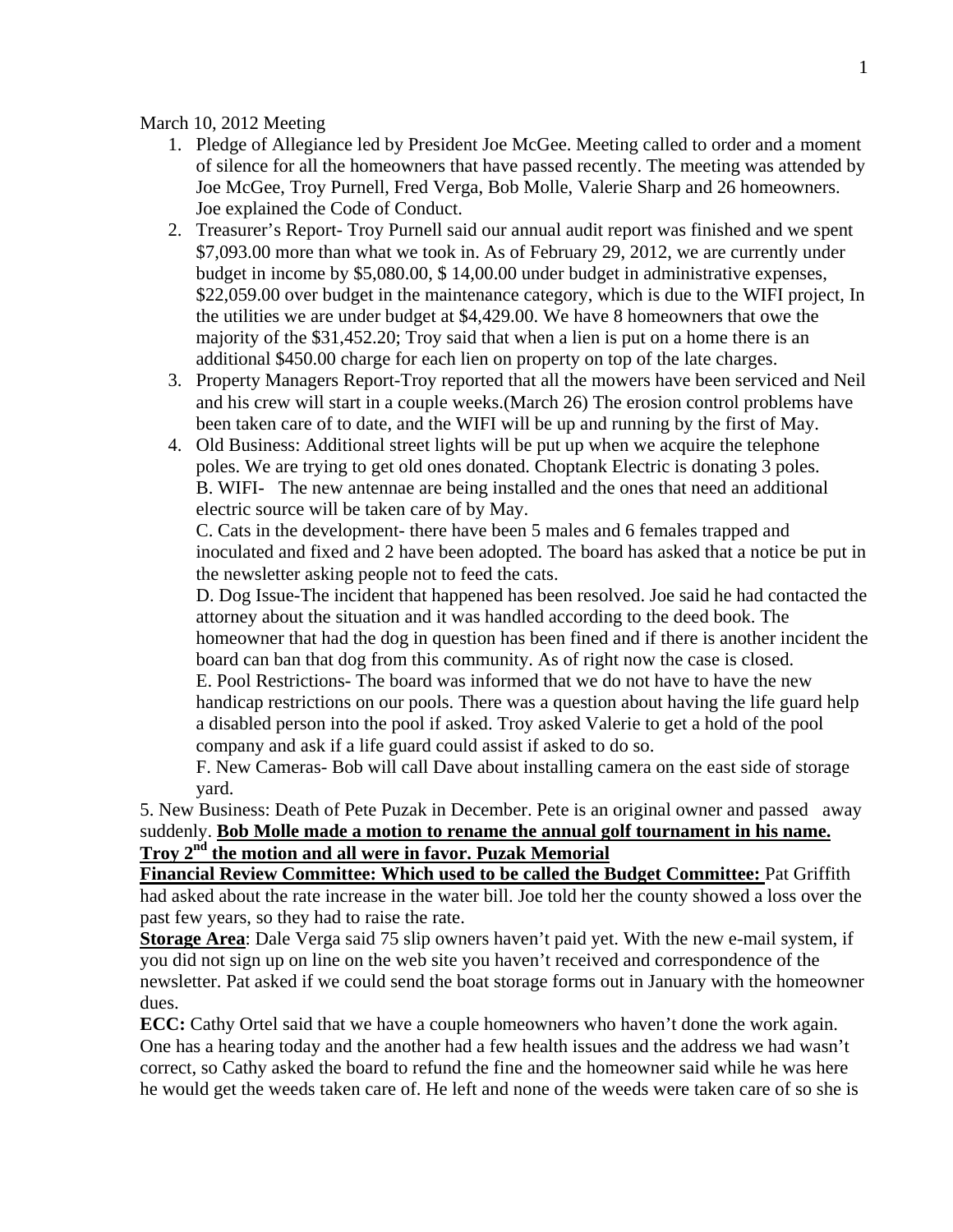asking the fine be put back in place. The board did agree with her. The third offender has been fined several years and she pays the fine but the work isn't completed yet. Cathy said we are ready for the next step which is for the board to hire someone to complete these items that need to be taken of. The homeowner will be billed .**Troy will handle getting someone in here to complete the work.** Cathy will start the inspections the end of April and the committee can start their inspections of the grounds the first of May.

Golf Cart Thefts- Joe informed everyone about the status of the man who stole the batteries. He has pleaded guilty and has 10 months to pay restitution and if he doesn't comply he has to serve one year in jail. He will be going to court on April 9, 2012 for the theft of the grocery carts from the Food Lion.

**E. Entertainment:** Joe said that Elaine Davidson has taken care of the entertainment committee for several years and she has been very sick, and the Whaley's have taken over for this year to do the Entertainment Committee. Joe and the audience gave them a round of applause. Craig Bell's wife is another one who has had health issues and they have been involved in the community a lot as well and they can not be involved as much as they used to be. We wish them both a speedy recovery. Mike Whaley said that there are 2 events we need chair people for. One is the July 4<sup>th</sup> Parade, which is the most attended event in the community and the Children's Christmas Party. He told the homeowners that what ever you sign up for there will be help and assistance to do the event. He also asked that the PA system in the Clubhouse be fixed. Troy asked Valerie to call Tony, WIFI representative, to come and fix it.

**F. Newsletter-** There is good and bad aspects of the newsletter being sent out via e-mail. You have to sign up on the website to receive all correspondence which would include electric off days, storm updates, etc. Not everyone got this message, **so a notice will be sent with the next HOA dues billing to remind everyone to sign up through the website.** If you don't have a computer you can call Valerie at the front office to ask to be on a mailing list.

G**. Open Discussion: Joan Chambers-Lot#197**-She asked about for our roofs, can we have the metal roofing that look like regular shingles. Joe said to fill out the ECC form and submit it and the ECC can research it. The website is **www.metalroofing.com**, the ECC will have to look into that. **Kay Whaley-Lot#90** reminded everyone about the program that Carl Thompson started, Adopt a Daisy, and we still would encourage more participation. Not all of the people that are signed up for this program can be down all summer long to maintain weeding of their flower beds. **Baldwin-Lot#299**-Wanted to know what the procedures were for a tornado. Troy said he would have to contact the emergency preparedness and find out. Joe brought up the fact that all of these homes have hurricane straps that were put on when the home was first placed. These straps are underneath the home but most people haven't checked them in years and most have rusted thru. Troy said that Resort Homes, Inc. could handle that job. Valerie will put a blurb in the newsletter about having them checked.

H. **Gas Reimbursement for Board Members- Troy stated that in the deed book it states that board members can be reimbursed for the expenses incurred being on the board. Troy brought this up because of the high cost of the gasoline of late.** Joe stated that he and the other board members do not get paid for this job. He said that he and other members come down here for various reasons not just to come down and enjoy their summer houses. This is a large community and there always seems to be something to address. At this time none of the board members have been compensated for gas for their vehicles, Troy just wanted it stated in the minutes, so there aren't any problems in the future. Joe said that he and the other board members feel that if it were a paid position, there probably would be more people wanting to do the job but